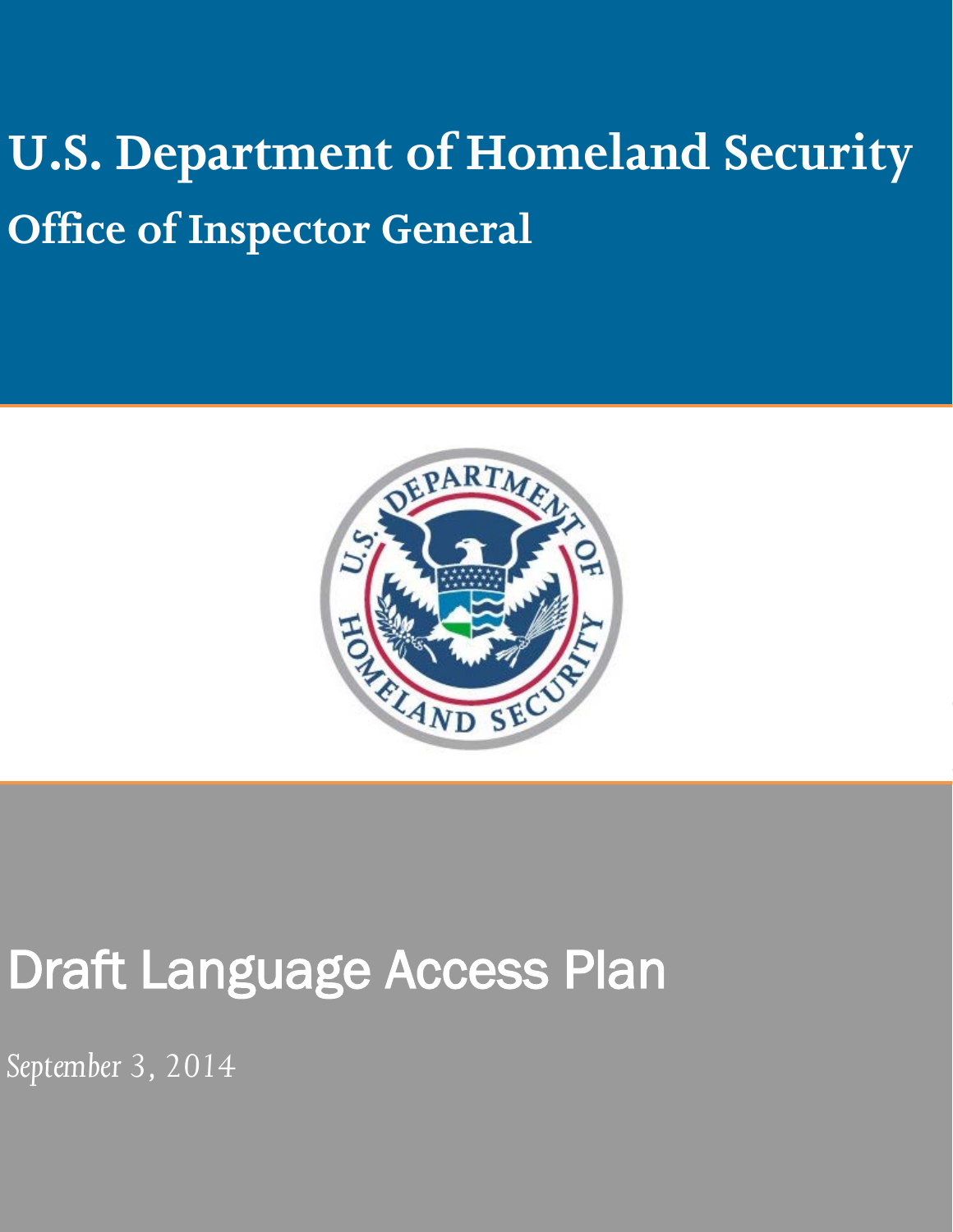# **Table of Contents**

<span id="page-1-0"></span>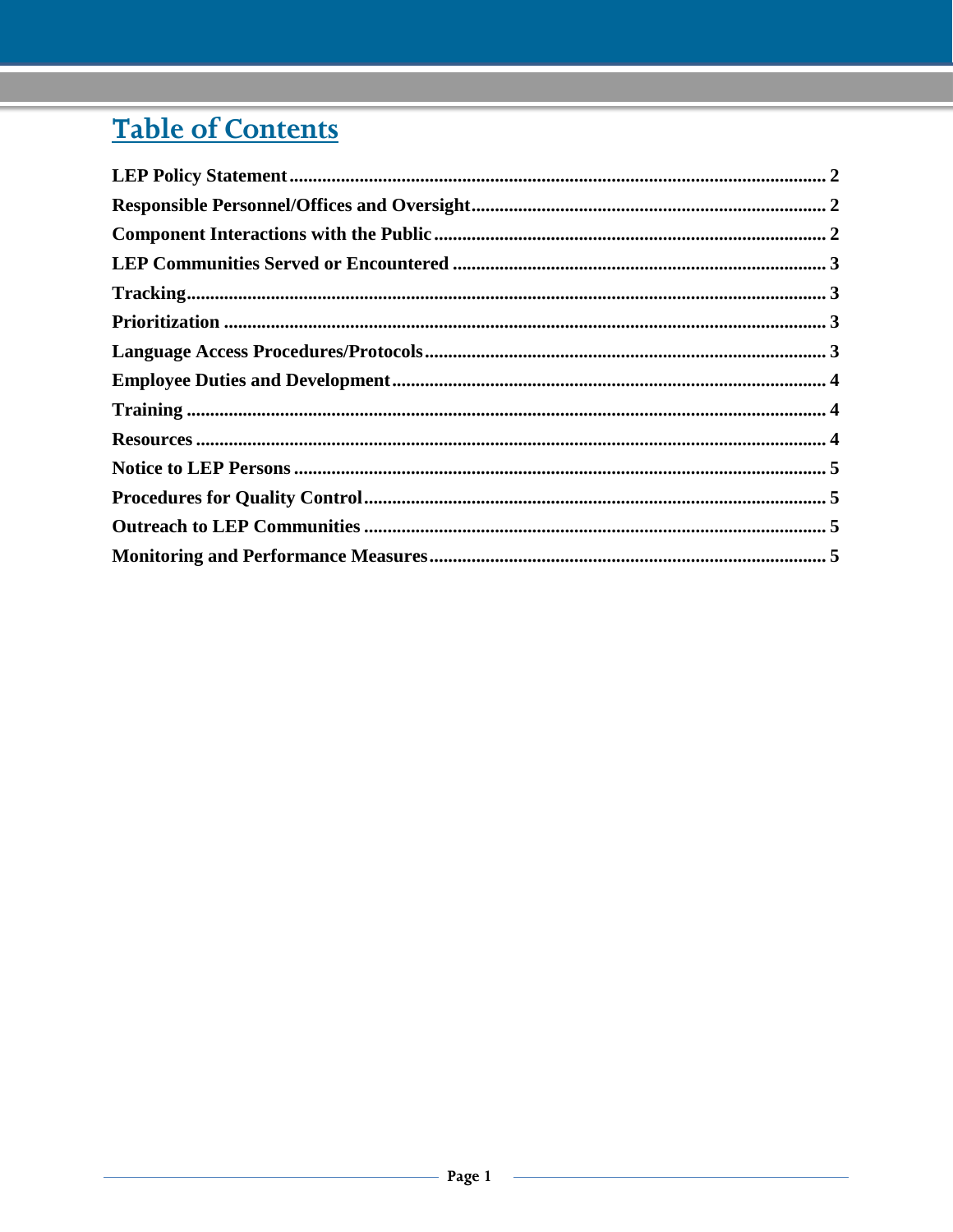#### **LEP Policy Statement**

The Department of Homeland Security (DHS) Office of Inspector General (OIG) adheres to the DHS-wide limited English proficiency (LEP) policy set forth in the DHS LEP Plan at [www.dhs.gov/crcl-lep.](http://www.dhs.gov/crcl-lep) The 2014-2016 DHS OIG Language Access Plan mandates a comprehensive review of our existing communications with members of the public and determines a system within the OIG to fully develop and implement protocols that are responsive to the instruction and intent of Executive Order 13166, *Improving Access to Services for Persons with Limited English Proficiency*.

Our LEP policy and system user guidance will be publically posted on the DHS OIG Internet website, the Hotline webpage, and newly-designed and distributed posters that are mandatorily posted in DHS detention facilities. Policy statements and guidance, and instructional memoranda will be communicated to all DHS OIG personnel. Agency-wide participation and awareness will be ensured by direct electronic communications from the appropriate DHS OIG management officials.

DHS OIG will provide meaningful access for members of the public who have limited English proficiency through a periodically updated multilingual website, multilingual DHS OIG Hotline complaint forms and access to interpreter (oral) and translator (written) services. DHS OIG will likewise incorporate LEP planning and review into its annual performance plan. DHS OIG already maintains a roster of multilingual personnel, which will be subject to updating as needed or on an annual basis. The DHS OIG will redesign the posters that are currently used in detention facilities to incorporate LEP priorities. We will also review for improvement the ways in which we communicate to the LEP public in disaster areas.

#### <span id="page-2-0"></span>**Responsible Personnel/Offices and Oversight**

The Assistant Inspector General for Management and/or a designee will serve as the primary LEP coordinator for the DHS OIG.

The Assistant Inspector General for Management will create and periodically convene a DHS OIG LEP Council that will address ongoing issues and serve as a creation point for new solutions and improvements to existing policy.

The Assistant Inspector General for Management will appoint representative(s) to the DHS Office for Civil Rights and Civil Liberties Language Access Working Group.

#### <span id="page-2-1"></span>**Component Interactions with the Public**

DHS OIG mainly interacts with the persons most likely served by LEP policies through ongoing operations of the OIG Complaint Hotline and our investigative activities. Hotline correspondence often takes the form of letters or web-based complaint submissions from detainees and/or telephone calls. Ongoing investigative operations can involve interviews of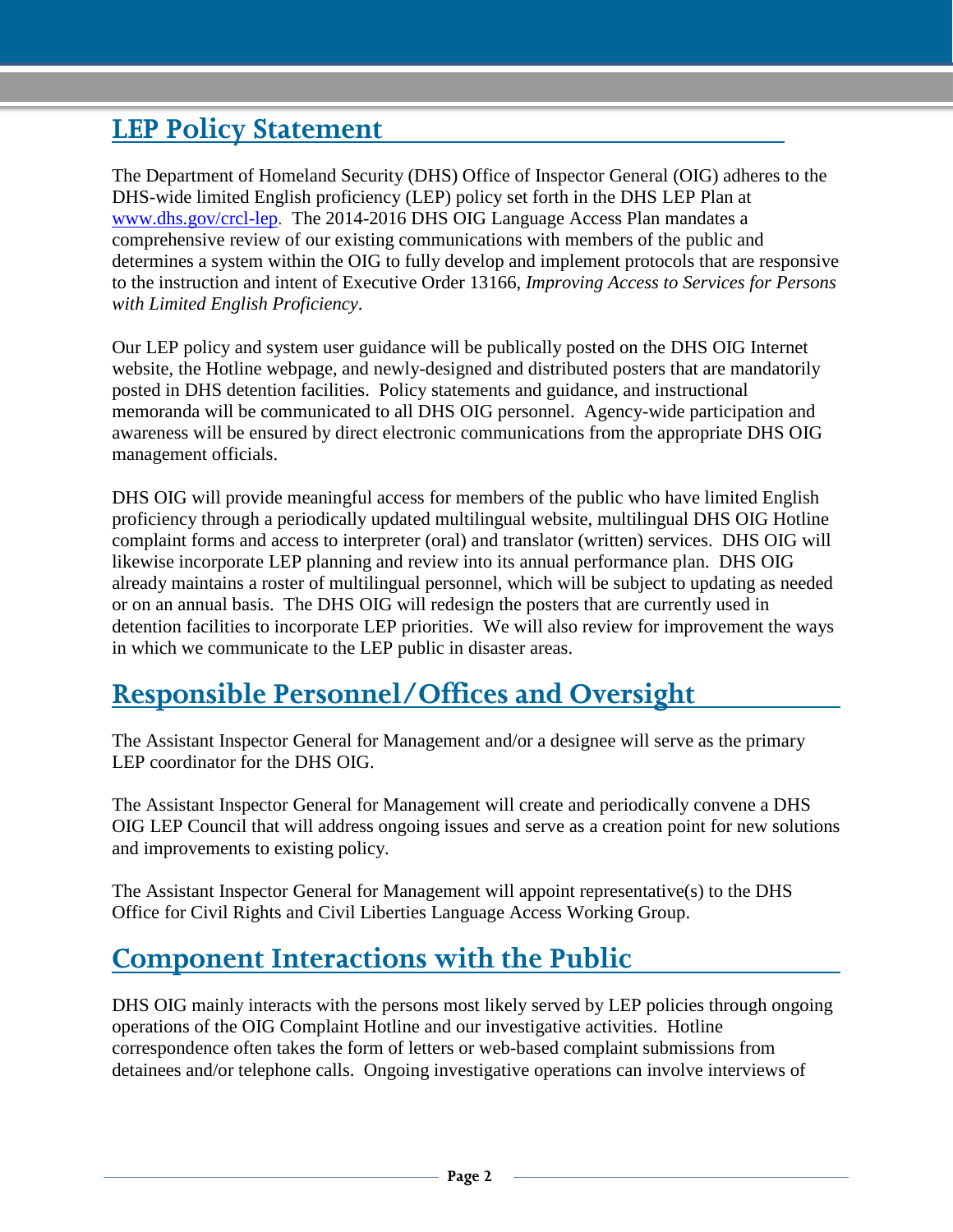witnesses, complainants, and confidential informants. Potentially, DHS OIG personnel conducting an audit or inspection may interact with the public in need of LEP services.

#### <span id="page-3-0"></span>**LEP Communities Served or Encountered**

DHS OIG most frequently encounters the following languages: Spanish, Haitian Creole, Vietnamese, Chinese, Arabic, Russian, and Korean.

#### <span id="page-3-1"></span>**Tracking**

DHS OIG will track and periodically assess the number of hotline correspondence and telephone calls received in foreign languages. The data for the OIG LEP languages and populations is made available to OIG personnel on our internal website under policy and guidance.

#### <span id="page-3-2"></span>**Prioritization**

The DHS OIG expects significant progress in the below areas by the end of FY 2014:

- 1) DHS-OIG website
- 2) DHS-OIG Hotline complaint form
- 3) Hotline Phone Line
- 4) Reports/Summaries of Special Interest
- 5) Disaster Fraud posters
- 6) Description of DHS OIG roles and responsibilities
- 7) OIG policy guidance regarding the identification and handling of LEP persons and the obtaining of interpretation and translation services, if necessary

#### <span id="page-3-3"></span>**Language Access Procedures/Protocols**

- 1. Identify LEP Persons and Their Language The DHS OIG will promptly identify the language and communication needs of the LEP person. In addition, when records are kept of past interactions with individuals or family members, the language used to communicate with the LEP person will be included as part of the record.
- 2. Obtain a Qualified Interpreter

The LEP Coordinator will develop guidance for:

(a) Maintaining an accurate and current list showing the name, language, phone number and hours of availability of bilingual staff*;*

(b) Contacting the appropriate bilingual staff member to interpret, in the event that an interpreter is needed, if an employee who speaks the needed language is available and is qualified to interpret;

(c) Obtaining an outside interpreter if a bilingual staff or staff interpreter is not available or does not speak the needed language.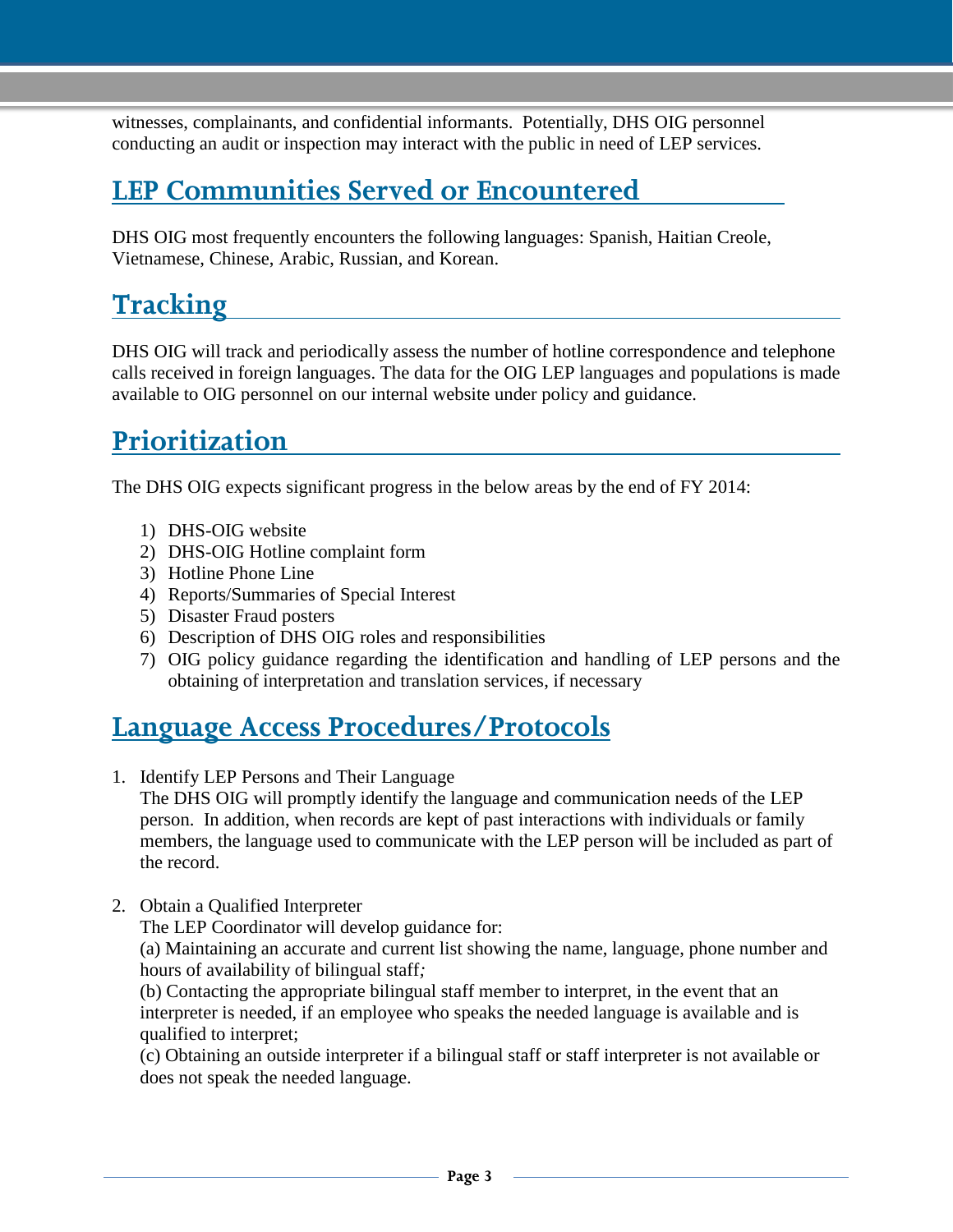- 3. Provide Written Translations The DHS OIG will provide written translations on a case-by-case basis.
- 4. Provide Notice to LEP Persons The OIG Offices will inform LEP persons of the availability of language assistance, free of charge, verbally during face-to-face encounters or via telephone, and Hotline posters.
- 5. Monitor Language Needs and Implementation On an ongoing basis, the DHS OIG will assess changes in demographics via encounters with LEP individuals, types of services or other needs that may require reevaluation of this policy and its procedures. In addition, the DHS OIG will regularly assess the effectiveness of these procedures, including but not limited to mechanisms for securing interpreter services, equipment used for the delivery of language assistance, complaints filed by LEP persons, etc.

#### <span id="page-4-0"></span>**Employee Duties and Development**

The DHS OIG will consider implementing a system to evaluate the competency and proficiency of employees, who self-identify their foreign language skills. Additionally, the DHS OIG will evaluate work assignments and position descriptions to determine if some positions require a competency to be bilingual.

### <span id="page-4-1"></span>**Training**

The DHS Office of Management's Training & Workforce Development Division will include LEP as part of the training plan for managerial and front line staff as part of its overarching Workforce Training Plan. This plan will include resources on identifying LEP persons, accessing available language services, and working with interpreters. Online training content available through the DHS Language Access Plan website, at [http://www.dhs.gov/department](http://www.dhs.gov/department-homeland-security-language-access-plan)[homeland-security-language-access-plan](http://www.dhs.gov/department-homeland-security-language-access-plan) and copies of the DHS publication, ["Language](http://www.dhs.gov/xlibrary/assets/crcl/crcl-i-speak-booklet.pdf)  [Identification Guide for DHS Personnel and Others"](http://www.dhs.gov/xlibrary/assets/crcl/crcl-i-speak-booklet.pdf) ("I Speak") will be added to and made available for all new managerial and front line staff upon entry on duty.

Managerial, supervisory, and front line staff training will occur within three months of entry on duty and every third year thereafter unless otherwise directed by the Assistant Inspector General for Management and/or the DHS OIG LEP Council.

#### <span id="page-4-2"></span>**Resources**

<span id="page-4-3"></span>The Office of Management will provide leadership and oversight of the LEP Council. Select employees from the Offices of Management, Investigations, Emergency Management Oversight, Integrity and Quality Oversight, and Public Affairs will provide support to the LEP project. Resources needed to fund this project will be provided through our Training and Development budget.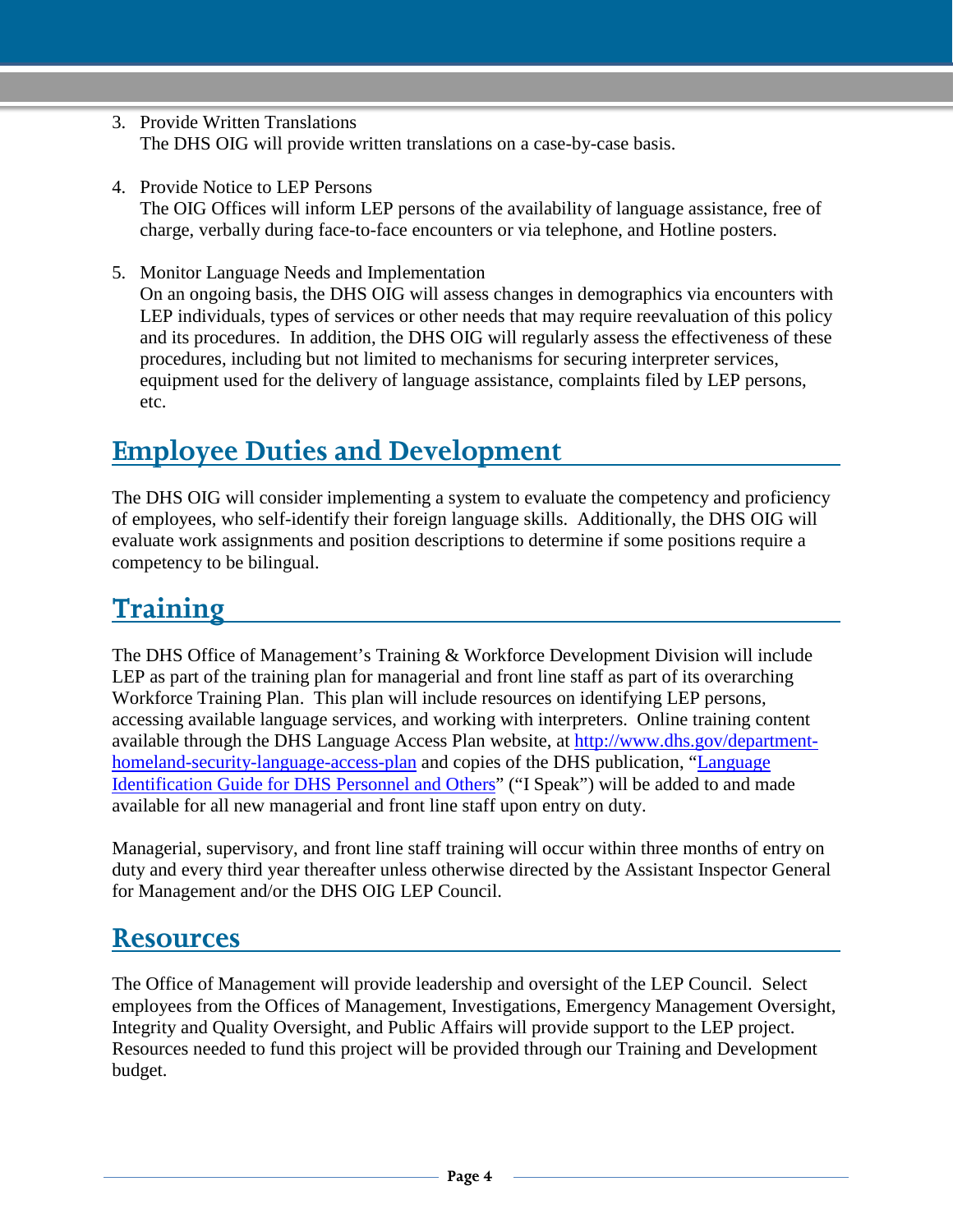#### **Notice to LEP Persons**

NOTICE TO PERSONS WHO DO NOT SPEAK ENGLISH (translated in the aforementioned languages)

If you have difficulty understanding English you may request interpreter services. These services are free of charge.

Also, the public website and complaint form will be available in Spanish and in other languages when frequent requests for translation warrant.

## <span id="page-5-0"></span>**Procedures for Quality Control**

The DHS OIG will consider seeking recognized certification of employee foreign language proficiency. As OIG contracts for translation and interpreter services, we will include quality control requirements in the contract. Additionally, the Office of Management will consider conducting periodic internal audits of language assistance services.

#### <span id="page-5-1"></span>**Outreach to LEP Communities**

The DHS-OIG will conduct effective outreach, including: 1) Providing information to the public and to LEP communities regarding the language assistance services available free of charge. Information should be provided in English and in the appropriate other languages using, for example, signage, websites, translated documents, and telephone tree options; 2) Coordinating with other agencies and stakeholders to ensure consistent identification of LEP status, primary language, and similar information; and 3) Exchanging promising practices and challenges with other governmental and non-governmental agencies.

#### <span id="page-5-2"></span>**Monitoring and Performance Measures**

The DHS OIG LEP Council will be responsible for monitoring, evaluating, and updating the language access program at a minimum of every two years. Examples of monitoring and evaluating the Language Access Plan include:

- Surveying staff on how often they use language assistance services, if they believe there should be changes in the way services are provided or the providers that are used, and if they believe that the language assistance services in place are meeting the needs of the LEP communities in the service area.
- Conducting customer satisfaction surveys of LEP applicants and beneficiaries based on their actual experience of accessing the agency's benefits, programs, information, or services.
- Observing and evaluating agency interactions with LEP individuals.
- Soliciting feedback from community-based organizations and other stakeholders about the agency's effectiveness and performance in ensuring meaningful access for LEP individuals.